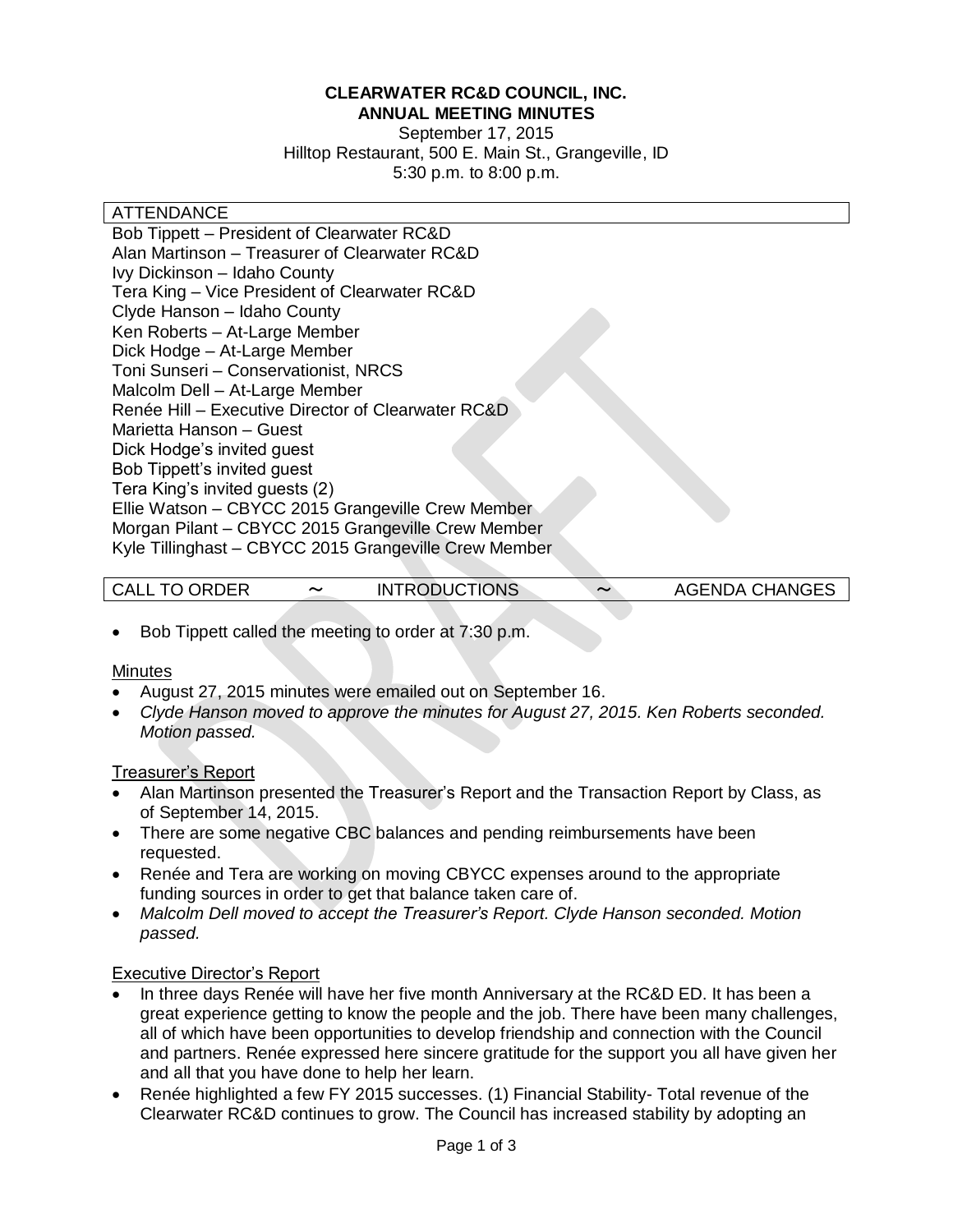Operating Reserve Fund, and tonight will propose increasing the Operating Reserves and establishing a Reimbursement Reserve Fund. (2) The Council continues to support projects. Examples are the CBYCC program and the Inland Northwest Food Network. Our project partners are reaching out to us to thank us for the support and collaboration we provide. (3)The RC&D was awarded the NRCDA Circle of Diamonds Award for the fourth year. (4) We are about to grow our staff by hiring an Office Manager.

- Opportunities exist for growth potential in fostering existing partnerships, developing new partnerships, and supporting our mission. Opportunities exist to expand our donor base by showing them the value we can bring to communities in the region.
- Renée is looking forward to working with the Council into the future and hopes you all are looking forward to this as well.

# NEW BUSINESS

#### Reimbursement Reserve Fund Policy

- We have talked about setting up money as a revolving fund to cover expenses from reimbursement funds. It won't be a true revolving fund because we won't be taking funds out of it each month, but it will function as a revolving fund that will allow us to make sure that we have funds available to pay the bills and wait for reimbursements.
- The proposed policy is in the meeting packet.
- *Alan Martinson moved that the Council adopt the Reimbursement Reserve Fund Policy. Clyde Hanson seconded. Motion passed.*

### FY 2016 Budget Approval

- Alan presented the proposed FY16 budget (in packet).
- The payroll includes both ED and Office Manager. Expenses include upgrading a computer and buying a new computer to prepare for hiring. This budget also includes increases in our insurance policies (for CBYCC employees and other projects) local mileage (more outreach), and other meetings (more meetings and professional development).
- Our projected revenue is 85% of our estimated revenue, as we have pretty high confidence in our estimates.
- Tera explained that a lot of the CFLRP land burned this summer and this agreement ends in September 2016. So there will be a spike in revenue from the CBC this year, but continued revenue increases beyond this year are uncertain and funding sources are uncertain after FY16. We should be aware of that and prepare for a potential decrease.
- Tera thanked the Council for approving the donation for the GEM Trail planning grant. She thinks this is a good support for a project that supports our mission, but also that it will bring more funds into the Council as this project grows into the future.
- *Clyde Hanson moved that the Council adopt the FY16 budget. Dick Hodge seconded. Motion passed.*

# Conflict of Interest Policy Amendment Approval

- Bob suggests that all board members, as well as the Executive Committee, sign the COI each year.
- Renée highlighted the changes made in this new policy, which include:
	- Addition of "all Members and Employees" as signers
	- "Directors" changed to "Interested Persons"
	- In point 3, added clarification that interested persons should declare their potential COI "prior" to the discussion and added that disinterested persons have multiple options to deal with a particular situation (i.e., asking interested parties to provide only factual information, or asking them to leave the room during discussion and votes), which is common practice in nonprofit COI policies.